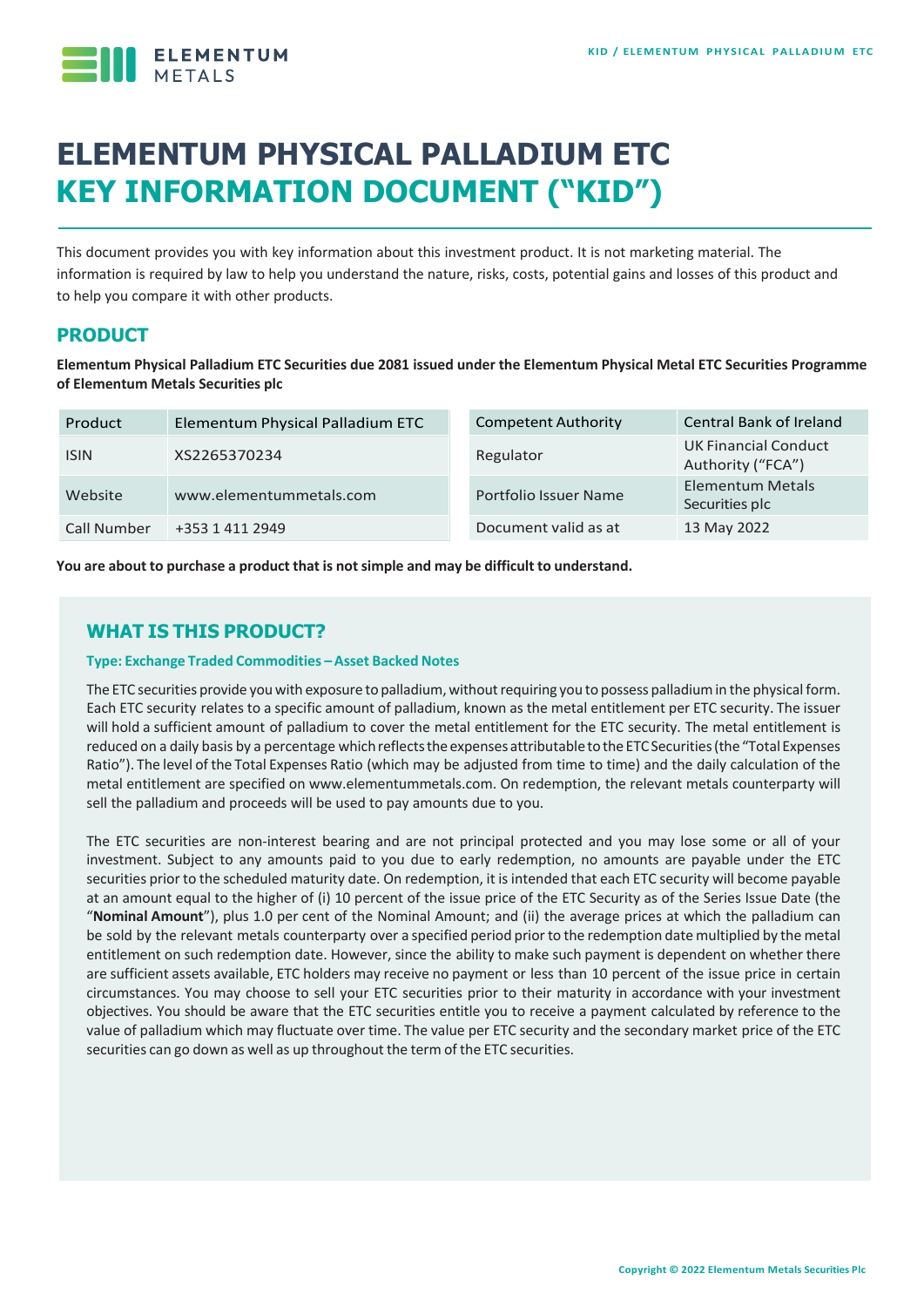

## **WHAT ARE THE RISKS AND WHAT CAN I GET IN RETURN?**



**The risk indicator assumes you keep the product for 7 years. The actual risk can vary significantly if you cash in at an early**  stage and you may get back less. You may not be able to sell or end your product easily or you may have to sell or end at a price **thatsignificantlyimpactsonhowmuchyougetback.**

Be aware of currency risk. If you receive payments in a currency different to that of your home jurisdiction, the final return you will getwill depend on the exchange rate between the two currencies. This risk is not considered in the risk indicator shown.

#### **You may lose some or all of your investment.**

The risk category shown is not guaranteed and may shift over time. The lowest category does not mean risk free.

The ETC security value depends on the underlying metal price reacting to economic factors and it could fall forlong periods.

The summary risk indicator is a guide to the level of risk of this product compared to other products. This product does not include any protection from future market performance so you could lose some or all of your investment. The risk indicator shows how likely it is that the product will lose money because of movements in the markets or because the Issuer is not able to pay you. If the Issuer is not able to pay you what is owed, you could lose your entire investment. The Issuer has classified this product as 4 out of 7, which is a medium risk class. This rates the potential losses from future performance at a medium level and poor market conditions could impact the Issuer's capacity to pay you.

**Intended Retail Investor:** The ETC securities are intended for retail investors who (i) wish to gain exposure to palladium without having to take physical delivery of palladium and have an investment horizon in line with the recommended holding period below; (ii) have specific knowledge or experience of investing in similar products and in financial markets; and (iii) can afford to risk losing theirinvestment, are notseeking topreserve capital and who are not looking for capital guarantee.

**Product term:** This series of ETC securities has a scheduled maturity date of 7 January 2081. The scheduled maturity date may be postponed by up to ten business days. If this is the case, the Issuer will provide you with notice of this and how many days such postponement will be. The ETC securities may be redeemed prior to the scheduled maturity date, if: (1) the Issuer elects to redeem all of the ETC securities in the series following thirty days calendar written notice to you; (2) an event of default occurs; or (3) an early redemption event occurs. A detailed description of events of default and early redemption events can be found in the prospectus in the Master Terms and Conditions of the ETC Securities.

## **WHAT HAPPENS IF ELEMENTUM METALS SECURITIES PLC IS UNABLE TO PAYOUT?**

The product is not protected by the Irish Deposit Guarantee Scheme or any other investor compensation or guarantee scheme. This meansthat if Elementum Metals Securities plc is unable to pay out, you may lose all of your investment. The ability of Elementum Metals Securities plc to pay out will be limited to the amounts realised from the secured property, as further explained in the Prospectus.

If the Issuer fails to make a payment when due, the security trustee (Apex Corporate Trustees (UK) Limited) can enforce the security over the palladium deposited with the custodian, the primary sub-custodians and any sub-custodians. Once the security trustee has enforced the security it can then sell the palladium and use the proceeds of this sale to pay amounts owed to you under the ETC securities. The proceeds of such sale may not be enough to cover all amounts owed to you under the ETC securities. The product is a debt instrument (not a bank deposit) and as such is not covered by any deposit protection scheme.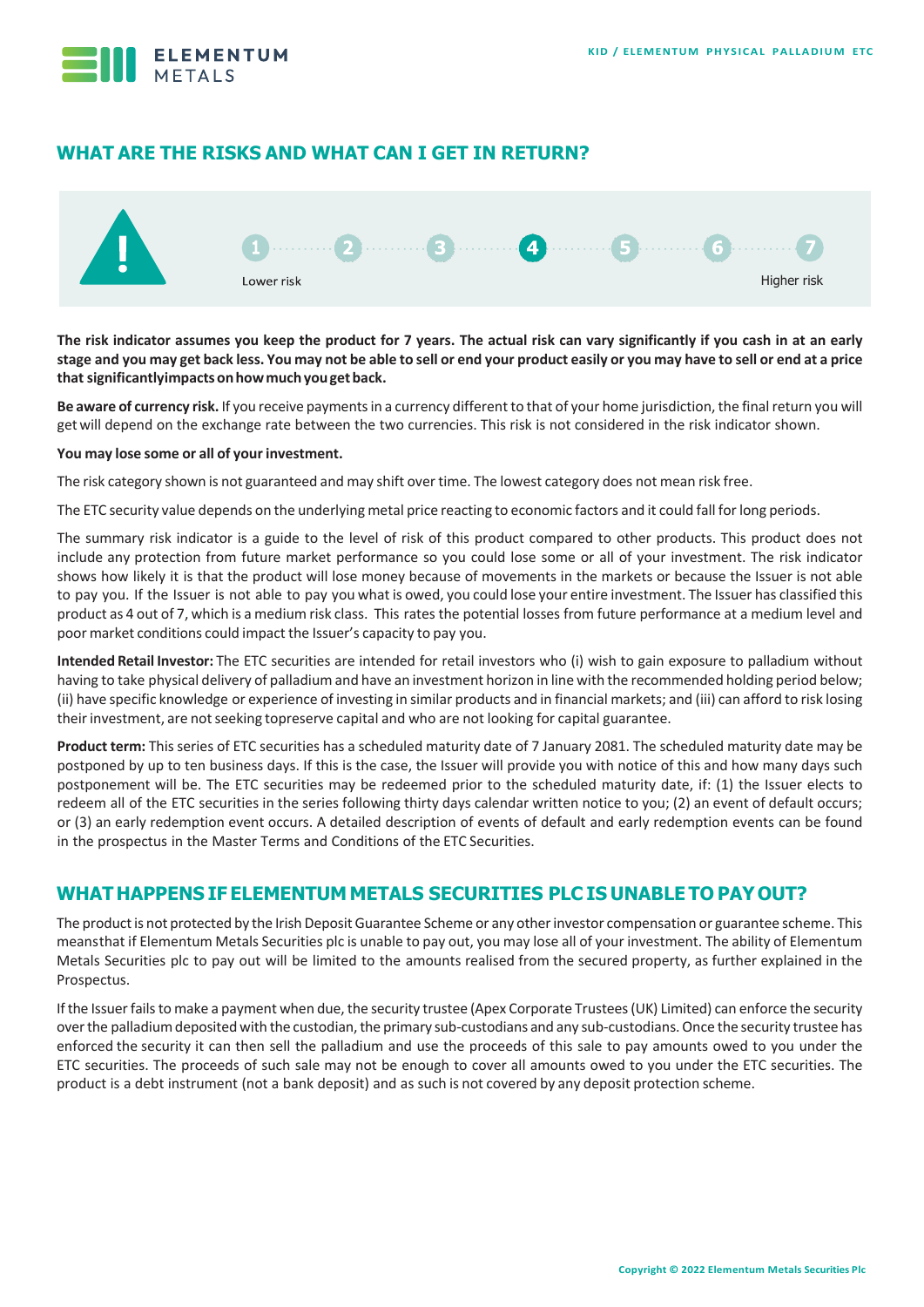

#### **PERFORMANCE SCENARIO**

| <b>Scenarios</b>           |                                     | 1 year        | 4 years       | 7 years*      |
|----------------------------|-------------------------------------|---------------|---------------|---------------|
| <b>Stress scenario</b>     | What might you get back after costs | 5,542.44 USD  | 4,601.87 USD  | 3,448.99 USD  |
|                            | Average return each year            | $-44.58%$     | $-17.64%$     | $-14.11%$     |
| Unfavourable scenario      | What might you get back after costs | 8,665.74 USD  | 7,775.28 USD  | 7,368.55 USD  |
|                            | Average return each year            | $-13.34%$     | $-6.10%$      | $-4.24%$      |
| <b>Moderate scenario</b>   | What might you get back after costs | 10,172.89 USD | 10,724.66 USD | 11,306.37 USD |
|                            | Average return each year            | 1.73%         | 1.76%         | 1.77%         |
| <b>Favourable scenario</b> | What might you get back after costs | 11,960.44 USD | 14,815.48 USD | 17,332.80 USD |
|                            | Average return each year            | 19.60%        | 10.33 %       | 8.17%         |

\*recommended holding period

This table shows the money you could get back over the next 7 years, under different scenarios, assuming that you invest USD 10,000.00.

The scenarios shown illustrate how your investment could perform. You can compare them with the scenarios of other products.

The scenarios presented are an estimate of future performance based on evidence from the past on how the value of this investment varies,and are not an exact indicator. What you will get will vary depending on how the market performs and how long you keep the product. The stressscenario shows what you might get back in extreme market circumstances, and it does not take into account the situation where the Issuer is not able to pay you.

Buying this product means that you think the underlying price will increase.

The figures shown include all the costs of the product itself, but may not include all the costs that you pay to your advisor or distributor.The figures do nottake into account your personaltax situation, whichmay also affect howmuch you get back.

#### **HOW LONG SHOULD I HOLD THE INVESTMENT,AND CAN I TAKE MY MONEY OUT EARLY?**

Recommended holding period: 7 years

This product has no required minimum holding period but is designed forlong term investment. However, the product may terminate early (see 'What is this Product?' above) and may also be sold on the secondary market.

#### **WHATARE THE COSTS?**

The Reduction in Yield (RIY) shows what impact the total costs you pay will have on the investment return you might get. The total costs take into account one-off, ongoing and incidental costs. The amounts shown here are the cumulative costs of the product itself, for three different holding periods. The figures assume you invest USD 10,000.00. The figures are estimates and may change in the future.

#### **COSTS OVER TIME**

The person selling you or advising you about this product may charge you other costs. If so, this person will provide you with information about these costs, and show you the impact that all costs have on your investment over time.

| Investment USD 10,000.00        |           |           | If you cash in after 1 year $\parallel$ If you cash in after 4 years $\parallel$ If you cash in after 7 years* |  |
|---------------------------------|-----------|-----------|----------------------------------------------------------------------------------------------------------------|--|
| Total costs                     | 20.00 USD | 79.76 USD | 139.16 USD                                                                                                     |  |
| Impact on return (RIY) per year | 0.20%     | 0.20%     | 0.20%                                                                                                          |  |

\*recommended holding period